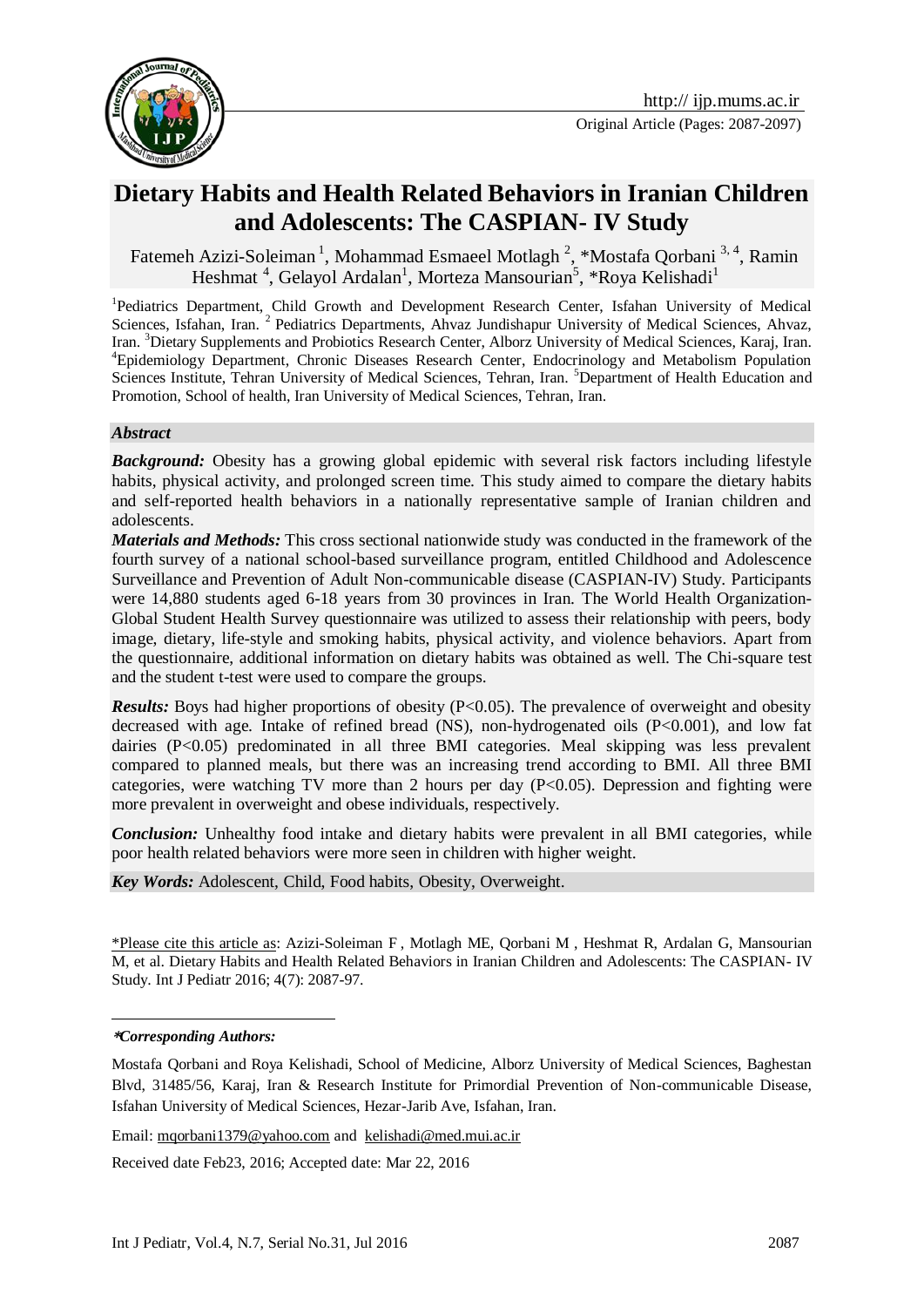## **1- INTRODUCTION**

Prevalence of childhood obesity has been growing universally and is considered a major pediatrics health problem in most countries (1). In 2013, it was estimated that over 42 million of children under the age of five are overweight, with 31 million of them being from developing countries (2). From 1990 to 2010, overweight in children had a 2.5% increase at a global level (3). Previous systematic review studies on prevalence of obesity in different parts of Iran showed that prevalence of obesity has been growing in Iran (4, 5).

Childhood obesity leads to a lot of health conditions, as in adults, which influence different body organs; moreover it increases the risk of obesity and mortality in adulthood (6-10). Lifestyle factors, notably dietary habits and physical activity, are the main determinants of obesity (11, 12). Skipping breakfast, physical inactivity, long hours of screen time are associated with obesity (13-15).

Nowadays, most children spend a large part of their leisure time on screen use, and consequently consume unhealthy junk foods (16). However, obese children are more likely to be non-snackers, and to have shorter sleep duration (17). It has been reported that dietary habits like meal frequency, consumption of sugar, French fries, and carbonated beverages are positively associated with percent body fat (18). Obesity seems to threaten health related quality of life. It not only increases the risk of chronic diseases like diabetes, cardiovascular diseases, and hyperlipidemia (10), but also has some adverse effects on self-esteem, selfconfidence, and body image (19). People with higher adiposity express body size dissatisfaction (20); this feeling can result in eating disorders, depression, social anxiety, and poor self-esteem (21). Risk behaviors such as smoking, alcohol use, depressive symptoms, fighting, decreased levels of optimism, and spirituality may progress in obese children and adolescents (22). It has also shown that inappropriate body image is related to bullying victimization (23, 24). Similar to many other developing countries, Iran experienced an escalating trend of childhood obesity (25). As weight management in obese/overweight children and adolescents is dependent on efficient lifestyle modifications (26), focusing on dietary habits, social and emotional factors among children and adolescents based on body weight status is a key starting point. The present study designed to compare dietary habits and self-related quality of health in a nationally representative sample of Iranian children and adolescents in three BMI categories (normal, overweigh, and obese participants).

### **2- MATERIALS AND METHODS**

## **2-1. Design and population**

This nationwide cross-sectional study was conducted in the framework of the fourth survey of a national school-based surveillance program entitled Childhood and Adolescence Surveillance and PreventIon of Adult Non-communicable disease (CASPIAN-IV) Study.

### **2-2. Methods**

This survey was conducted in 2011-2012 among 14,880 students aged 6-18 years and one of their parents living in urban and rural areas of 30 provinces in Iran. Detailed methodology of the study has been reported elsewhere (27), and herein we describe it in brief.

Multistage cluster sampling method was used for sample selection. Stratification was performed in each province based on the residence area (urban/rural) and school grade (elementary/ intermediate/high school). The sampling was proportional to size with equal sex ratio. Clusters were determined at the level of schools, including 10 sample units in each cluster.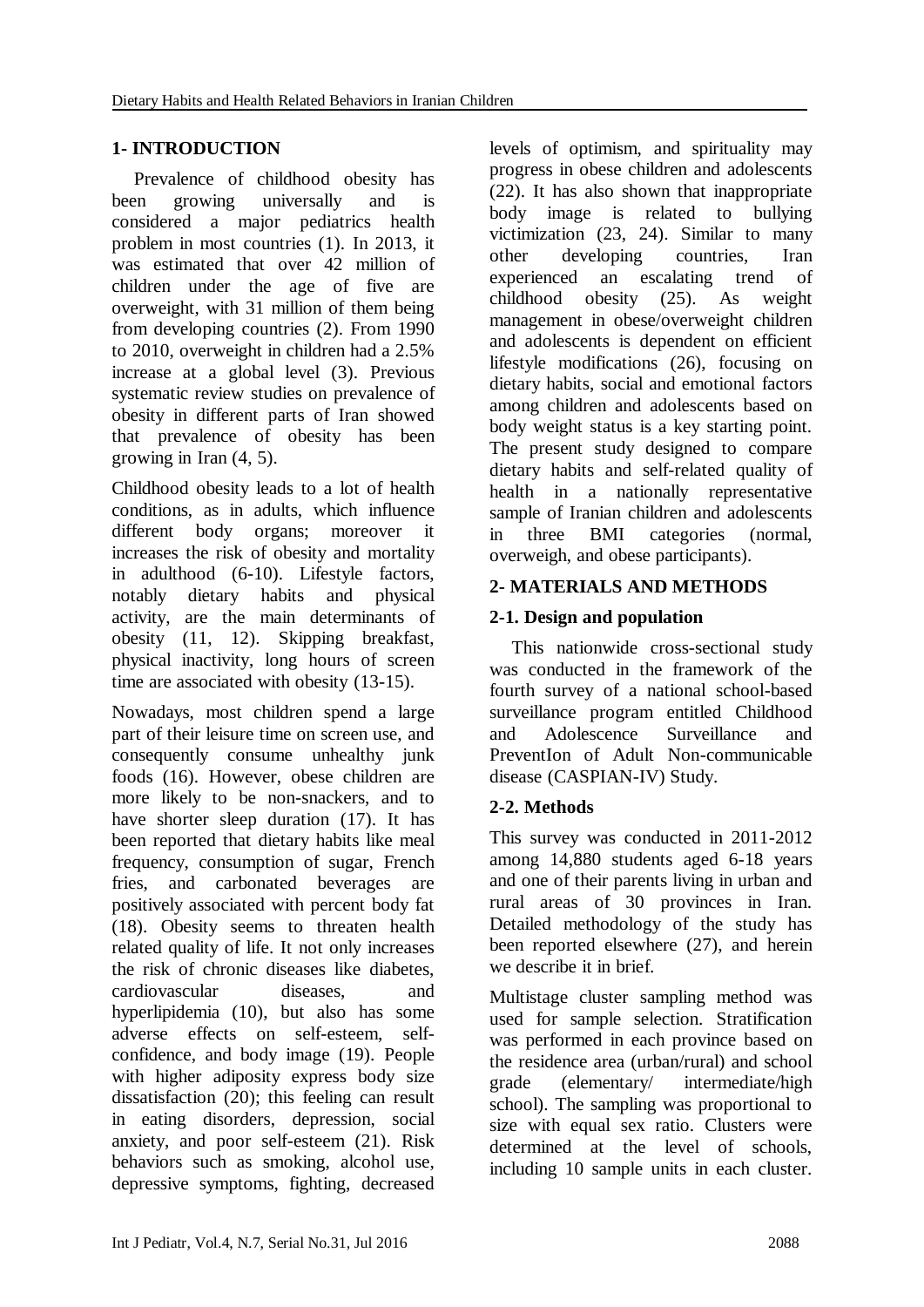The overall number of students was 14,880 (480 subjects in each province).

#### **2-3. Measuring tools**

A questionnaire, which included questions about the relationship with peers (5 question), body image (1- question), and psychosocial environment of school (5 question), dietary habits (including questions about meals intake and type of selected foods,14- question), lifestyle habits (5- question), physical activity pattern (4- question), as well as psychosocial relations with family 4 question), was obtained from the global school-based health survey (GSHS) and translated to Persian (28). Additional dietary information was collected using another questionnaire consisted of a list of selected food items to evaluate frequency of consumption. The validity and reliability of questionnaires has been assessed previously (29). By virtue of face validity, questions got a score of more than 0.75. Cronbach's alpha coefficient of the whole questionnaires was 0.97 and the Pearson correlation coefficient of the test-retest phase was 0.94, which confirmed the reliability of questionnaires. Weight was measured to the nearest 0.1 with light clothing and height was measured without shoes to the nearest 0.1 cm (30). Waist circumference was measured using a non-elastic tape at a point midway between the lower border of the rib cage and the iliac crest at the end of normal expiration to the nearest 0.1 cm. Hip circumference was measured at the widest part of the hip at the level of the greater trochanter to the nearest 0.1 cm (31). Abdominal obesity was defined as waist-to-height ratio of more than 0.5 (32). Blood pressure was measured in the sitting position on the right arm using a mercury sphygmomanometer with an appropriate cuff size. It was measured two times at 5-min intervals and the average was registered (33). All measurements were performed by expert and trained health

care providers. We considered international cut off points of Body mass index (BMI) for adolescents. Overweight subjects were classified as BMI between 85th and 95th percentiles, and obesity was considered as BMI greater than the 95th percentile for age and gender. (34, 35).

# **2-4. Ethical considerations**

Study protocols were approved by ethical committee of Isfahan and Tehran University of Medical Sciences and other relevant national regulatory organizations and written informed consent and verbal consent was obtained from participants

### **2-5. Statistical analysis**

Data were analyzed by using survey data analysis methods in the StataCorp. 2011 (Stata Statistical Software: Release 12. College Station, TX: StataCorp LP). The mean and 95% Confidence Intervals (CI) of age and anthropometric measures and percent and 95% CI of health behaviors, and lifestyle and dietary factors were calculated based on the BMI categories. Differences across the BMI categories were assessed using Chi- square test and Student t-test for categorical and continuous data, respectively. P-value less than 0.05 were considered to be statistically significant.

### **3- RESULTS**

### **3-1. Baseline characteristics**

The population of this survey consisted of 11,701 children and adolescents out of 14,880 invited students (participation rate of 90.6%) and one of their parents. Students consisted of 5,823 (49.76%) girls and 5,878 (50.24%) boys; 76.5% from urban and 23.5% from rural areas. They had a mean age of 12.5 years (95% CI: 12.3 - 12.6).

**Table.1**, presents the characteristics of the participants, including their anthropometric measures and blood pressure according to BMI categories.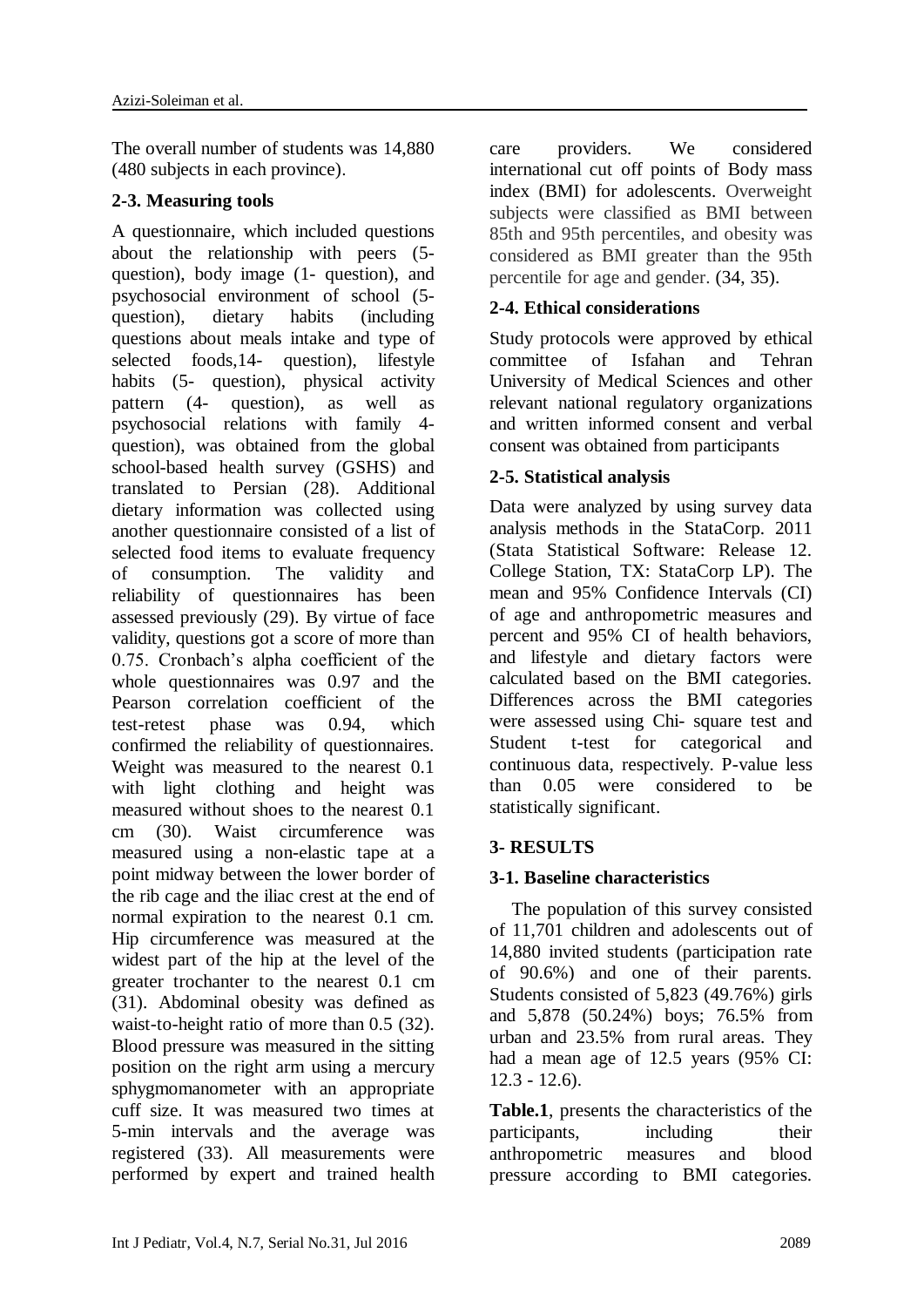Boys had higher proportions of obesity (P<0.001). The prevalence of overweight and obesity decreased with age. Overweight was more frequent in urban than in rural inhabitants. Mean values of waist circumference (WC), hip circumference (HC), waist to hip ratio (WHR), systolic blood pressure (SBP) and diastolic blood pressure (DBP) increased with increasing weight.

#### **3-2. Dietary intake**

Dietary habits of participants with different weight status are presented in **Table.2**. Intake of refined bread (NS), non-hydrogenated oils (P<0.001), and low fat dairies (P=0.002) predominated in all three BMI categories. Non-daily intake of all selected food items was seen more than daily intake in all groups, except for fruits (sweets, fruits, and vegetables

consumption were the only significant items, P=0.032, P=<0.001, and P=<0.001, respectively).

#### **3-3. Health-related behaviors**

**Table.3** presents the differences in healthrelated factors among participants with different BMI status. 44.77% of overweight children and adolescents considered themselves normal. Meal skipping was less prevalent compared to planned meals, but there was an increasing trend according to BMI. All BMI groups watched TV more than 2 hours per day (P<0.001). Depression and fighting were more prevalent in overweight and obese individuals, respectively. No significant difference was observed in other healthrelated behaviors such as smoking, number of close friends, bullying, victimization, and anxiety.

| <b>Table-1:</b> Baseline characteristics of participants by BMI status: the CASPIAN-IV Study |                        |                        |                        |         |  |  |  |
|----------------------------------------------------------------------------------------------|------------------------|------------------------|------------------------|---------|--|--|--|
|                                                                                              | Normal weight          | Overweight             | Obese                  | P-value |  |  |  |
|                                                                                              | $(N = 8830)$           | $(N = 1287)$           | $(N = 1587)$           |         |  |  |  |
| Gender                                                                                       |                        |                        |                        |         |  |  |  |
| <b>Boys</b>                                                                                  | 4333 (49.07)           | 627 (48.72)            | 918 (57.95)            | 0.001   |  |  |  |
| Girls                                                                                        | 4497 (50.93)           | 660 (51.28)            | 666 (42.05)            |         |  |  |  |
| Age                                                                                          |                        |                        |                        |         |  |  |  |
| $6-10y$                                                                                      | 2940 (33.3)            | 322 (25.02)            | 495 (31.25)            | 0.001   |  |  |  |
| $11 - 14.9y$                                                                                 | 2836 (32.12)           | 487 (37.84)            | 637 (40.21)            |         |  |  |  |
| $15-18y$                                                                                     | 3054 (34.59)           | 478 (37.14)            | 452 (28.54)            |         |  |  |  |
| Residency                                                                                    |                        |                        |                        |         |  |  |  |
| Urban                                                                                        | 6542 (74.09)           | 1078 (83.76)           | 1331 (84.03)           | 0.001   |  |  |  |
| Rural                                                                                        | 2288 (25.91)           | 209 (16.24)            | 253 (15.97)            |         |  |  |  |
| Weight (kg)                                                                                  | 39.96(39.22-40.70)     | 52.89(51.72-54.07)     | 59.66(58.09-61.23)     | 0.001   |  |  |  |
| Height (cm)                                                                                  | 146.77(145.82-147.72)  | 151.12(149.95-152.29)  | 148.0(146.41-149.60)   | 0.001   |  |  |  |
| BMI $(kg/m^2)$                                                                               | 17.82(17.70-17.94)     | 22.42(22.22-22.63)     | 26.40(26.08-26.73)     | 0.001   |  |  |  |
| WC (cm)                                                                                      | 64.91(64.4-65.33)      | 74.60(73.87-75.32)     | 80.55(79.39-81.71)     | 0.001   |  |  |  |
| $HC$ (cm)                                                                                    | 79.13(78.47-79.79)     | 88.55(87.62-89.48)     | 92.37(91.10-93.64)     | 0.001   |  |  |  |
| WHtR                                                                                         | $0.187(0.185 - 0.188)$ | $0.180(0.178 - 0.182)$ | $0.180(0.178 - 0.182)$ | 0.001   |  |  |  |
| <b>WHR</b>                                                                                   | $0.82(0.825 - 0.834)$  | $0.84(0.842 - 0.854)$  | $0.87(0.872 - 0.886)$  | 0.001   |  |  |  |
| SBP (mmHg)                                                                                   | 100.83(100.30-101.35)  | 104.95(104.10-105.81)  | 106.70(105.75-107.66)  | 0.001   |  |  |  |
| $DBP$ (mmHg)                                                                                 | 64.41(63.97-64.85)     | 67.12(66.39-67.84)     | 67.93(67.13-68.72)     | 0.001   |  |  |  |
| Data are expressed as n (%) or as the mean and 95% confidence intervals.                     |                        |                        |                        |         |  |  |  |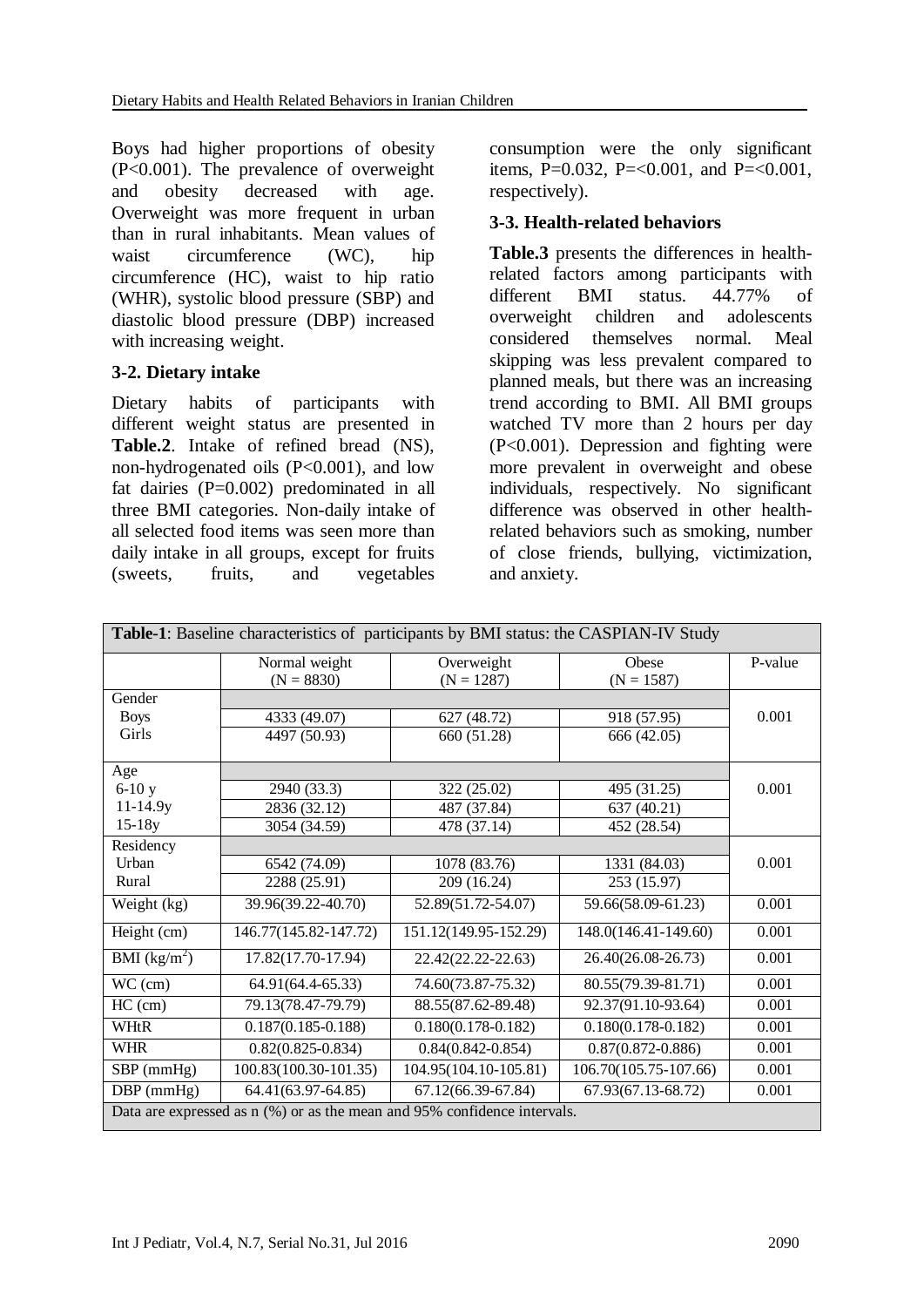| participants with different weight status: the<br>Table- 2: Differences in dietary habits among<br><b>CASPIAN-IV Study</b> |                                 |                            |                       |         |  |  |
|----------------------------------------------------------------------------------------------------------------------------|---------------------------------|----------------------------|-----------------------|---------|--|--|
|                                                                                                                            | Normal weight<br>$(N = 8830)$   | Overweight<br>$(N = 1287)$ | Obese<br>$(N = 1587)$ | P-value |  |  |
| <b>Bread</b>                                                                                                               |                                 |                            |                       |         |  |  |
| Whole grain                                                                                                                | 36.68(35.07-38.32)              | 38.68 (35.81-41.63)        | 37.17 (34.31,40.13)   | 0.423   |  |  |
| Refined                                                                                                                    | $63.32(61.68-64.93)$            | 61.32 (58.37-64.19)        | 62.83 (59.87-65.69)   |         |  |  |
| Oils                                                                                                                       |                                 |                            |                       |         |  |  |
| Non-hydrogenated                                                                                                           | 56.7 (55.23-58.15)              | 63.71(60.84-66.49)         | 66.62(64.05-69.11)    | 0.001   |  |  |
| Hydrogenated                                                                                                               | 43.3 (41.85-44.77)              | 36.29 (33.51-39.16)        | 33.38 (30.89-35.95)   |         |  |  |
| Dairy                                                                                                                      |                                 |                            |                       |         |  |  |
| Low fat                                                                                                                    | 72.69 (71.34-74)                | 76.25 (73.76-78.58)        | 75.91 (73.59-78.09)   | 0.002   |  |  |
| Full fat                                                                                                                   | 27.31 (26-28.66)                | 23.75 (21.42-26.24)        | 24.09 (21.91-26.41)   |         |  |  |
| Potato                                                                                                                     |                                 |                            |                       |         |  |  |
| Daily                                                                                                                      | 19.15 (18.08-20.26)             | 18.52 (16.3-20.95)         | 17.32 (15.37-19.46)   | 0.25    |  |  |
| Non-daily                                                                                                                  | 80.85 (79.74-81.92)             | $81.48(79.05 - 83.7)$      | 82.68 (80.54-84.63)   |         |  |  |
| <b>Sweets</b>                                                                                                              |                                 |                            |                       |         |  |  |
| Daily                                                                                                                      | 41.69 (40.31-43.09)             | 40.67 (37.87-43.54)        | 38.05 (35.47-40.69)   | 0.032   |  |  |
| Non-daily                                                                                                                  | $\overline{58.31(56.91-59.69)}$ | 59.33 (56.46-62.13)        | 61.95 (59.31-64.53)   |         |  |  |
| Salty snacks                                                                                                               |                                 |                            |                       |         |  |  |
| Daily                                                                                                                      | 15.76 (14.82-16.75)             | 13.38 (11.56-15.44)        | 14.55 (12.72-16.6)    | 0.07    |  |  |
| Non-daily                                                                                                                  | 84.24 (83.25-85.18)             | 86.62 (84.56-88.44)        | 85.45 (83.4-87.28)    |         |  |  |
| Sweetened beverages                                                                                                        |                                 |                            |                       |         |  |  |
| Daily                                                                                                                      | 7.72 (7.12-8.37)                | $6.43(5.2 - 7.93)$         | 7.73 (6.42-9.28)      | 0.263   |  |  |
| Non-daily                                                                                                                  | 92.27 (91.62-92.88)             | $93.57(92.07-94.8)$        | $92.27(90.72-93.58)$  |         |  |  |
| Fast food                                                                                                                  |                                 |                            |                       |         |  |  |
| Daily                                                                                                                      | $2.20(1.89-2.57)$               | $2.58(1.82-3.65)$          | $1.97(1.35-2.87)$     | 0.555   |  |  |
| Non-daily                                                                                                                  | $97.79(97.42-98.11)$            | 97.41 (96.34-98.17)        | 98.02 [97.13-98.65]   |         |  |  |
| Fruits                                                                                                                     |                                 |                            |                       |         |  |  |
| Daily                                                                                                                      | 54.62 (53.2-56.04)              | 57.97 (55.05-60.83)        | 61.53 (58.93-64.07)   | 0.001   |  |  |
| Non-daily                                                                                                                  | 45.38 (43.96-46.8)              | 42.03 (39.17-44.95)        | 38.47 (35.93-41.07)   |         |  |  |
| Vegetables                                                                                                                 |                                 |                            |                       |         |  |  |
| Daily                                                                                                                      | 44.65 (43.3-46.01)              | 47.5 (44.6-50.43)          | 49.52 (46.94-52.11)   | 0.001   |  |  |
| Non-daily                                                                                                                  | 55.35 (53.99-56.7)              | 52.5 (49.57-55.4)          | 50.48 (47.89-53.06)   |         |  |  |
| Fried foods                                                                                                                |                                 |                            |                       |         |  |  |
| Daily                                                                                                                      | 19.49 (18.52-20.51)             | 19.13 (16.96-21.5)         | 20.23 (18.14-22.49)   | 0.748   |  |  |
| Non-daily                                                                                                                  | 80.51 (79.49-81.48)             | 80.87 (78.5-83.04)         | 79.77 (77.51-81.86)   |         |  |  |
| Data are expressed as percent and 95% confidence intervals.                                                                |                                 |                            |                       |         |  |  |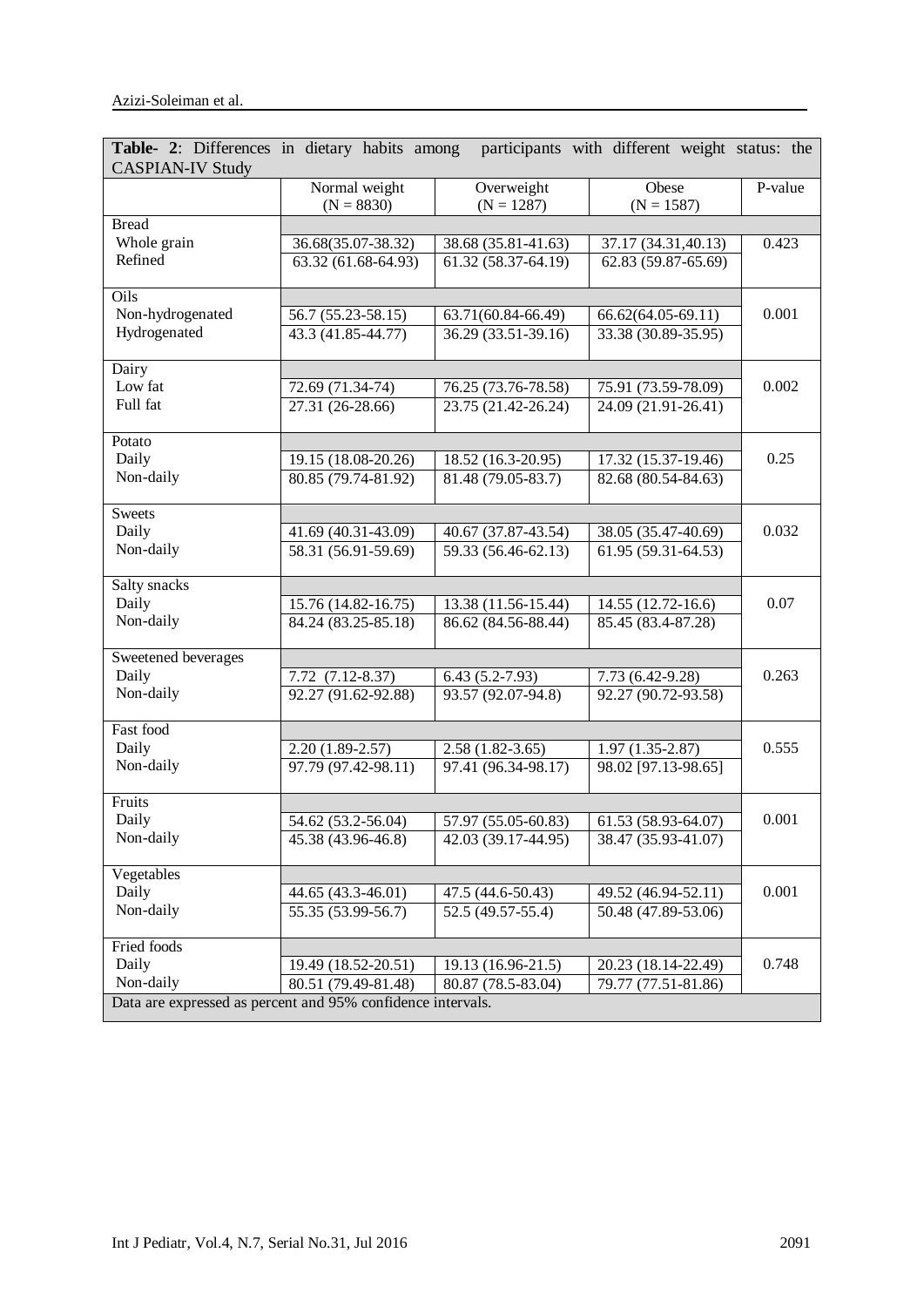**Table-3**: Differences in health-related behaviors among the participants with different weight status: the CASPIAN-IV Study

| the CASPIAN-IV Study                                        |                               |                       |                      |         |  |  |  |
|-------------------------------------------------------------|-------------------------------|-----------------------|----------------------|---------|--|--|--|
|                                                             | Normal weight                 | Overweight            | Obese                | P-value |  |  |  |
|                                                             | $(N = 8830)$                  | $(N = 1287)$          | $(N = 1587)$         |         |  |  |  |
| Number<br>of<br>close                                       |                               |                       |                      |         |  |  |  |
| friends                                                     | 59.34 (58.06-60.61)           | 60.99 (58.18-63.72)   | 58.35 (55.67-60.98)  | 0.38    |  |  |  |
| $\leq$ 2                                                    | 40.66 (39.39-41.94)           | 39.01 (36.28-41.82)   | 41.65 (39.02-44.33)  |         |  |  |  |
| $\geq$ 3                                                    |                               |                       |                      |         |  |  |  |
|                                                             |                               |                       |                      |         |  |  |  |
| Body image                                                  |                               |                       |                      |         |  |  |  |
| Thin                                                        | 36.17 (34.97-37.38)           | 11.25 (9.49-13.28)    | 7.995 (6.50-9.79)    |         |  |  |  |
| Normal                                                      | 53.53 (52.31-54.75)           | 44.77 (42.02-47.54)   | 26.02 (23.8-28.36)   | 0.001   |  |  |  |
| Fat                                                         | $10.31(9.61-11.04)$           | 43.98 (41.08-46.93)   | 65.99 (63.19-68.68)  |         |  |  |  |
|                                                             |                               |                       |                      |         |  |  |  |
| <b>Breakfast consumers</b>                                  | 68.62 (67.34-69.87)           | 64.53 (61.68-67.27)   | 62.11 (59.53-64.63)  | 0.001   |  |  |  |
| <b>Breakfast skippers</b>                                   | 31.38 (30.13-32.66)           | 35.47 (32.73-38.32)   | 37.89 (35.37-40.47)  |         |  |  |  |
|                                                             |                               |                       |                      |         |  |  |  |
| Lunch consumers                                             | 91.45 (90.65-92.19)           | 90.59 (88.79-92.13)   | 89.22 (87.39-90.81)  | 0.017   |  |  |  |
| Lunch skippers                                              | $\overline{8.55}$ (7.80-9.35) | $9.407(7.86 - 11.21)$ | $10.78(9.18-12.61)$  |         |  |  |  |
|                                                             |                               |                       |                      |         |  |  |  |
| Dinner consumers                                            | 90.59 (89.79-91.33)           | 84.87 (82.66-86.84)   | 80.74 (78.46-82.83)  | 0.001   |  |  |  |
| Dinner skippers                                             | $9.412(8.67-10.21)$           | $15.13(13.16-17.34)$  | $19.26(17.17-21.54)$ |         |  |  |  |
|                                                             |                               |                       |                      |         |  |  |  |
| Physical activity                                           |                               |                       |                      |         |  |  |  |
| Mild                                                        | 34.06 (32.48-35.68)           | 34.15 (31.24,37.18)   | 35.23 (32.53-38.03)  |         |  |  |  |
| Moderate                                                    | 36.6 (35.31-37.9)             | 38 (35.23-40.85)      | 36.25 (33.76-38.82)  | 0.724   |  |  |  |
| Severe                                                      |                               |                       |                      |         |  |  |  |
|                                                             | 29.34 (27.86-30.87)           | 27.85 (25.15-30.72)   | 28.52 (26.04-31.13)  |         |  |  |  |
| Watching TV                                                 |                               |                       |                      |         |  |  |  |
| $\leq$ 2 h                                                  | 49.95 (48.62-51.28)           | 46.11 (43.25-48.98)   | 44.36 (41.52-47.23)  |         |  |  |  |
| >2 h                                                        |                               |                       |                      |         |  |  |  |
|                                                             | 50.05 (48.72-51.38)           | 53.89 (51.02-56.75)   | 55.64 (52.77-58.48)  |         |  |  |  |
| Smoking                                                     |                               |                       |                      |         |  |  |  |
| Yes                                                         | 2.61 (2.21,3.09)              | $2.56(1.80-3.63)$     | $2.652(1.88-3.72)$   | 0.99    |  |  |  |
| N <sub>o</sub>                                              | 97.38 (96.91-97.79)           | 97.44 (96.37-98.2)    | 97.35 (96.28-98.12)  |         |  |  |  |
|                                                             |                               |                       |                      |         |  |  |  |
| Fighting                                                    |                               |                       |                      |         |  |  |  |
| Yes                                                         | 39.37 (37.98-40.77)           | 39.09 (36.25-42)      | 43.2 (40.51-45.93)   | 0.016   |  |  |  |
| No                                                          | 60.63 (59.23-62.02)           | 60.91 (58-63.75)      | 56.8 (54.07-59.49)   |         |  |  |  |
|                                                             |                               |                       |                      |         |  |  |  |
| <b>Bullying</b>                                             |                               |                       |                      |         |  |  |  |
| Yes                                                         | 17.43 (16.48-18.43)           | 17.7 (15.64-19.97)    | 19.73 (17.72-21.91)  | 0.096   |  |  |  |
| No                                                          | 82.57 (81.57-83.52)           | 82.3 (80.03-84.36)    | 80.27 (78.09-82.28)  |         |  |  |  |
|                                                             |                               |                       |                      |         |  |  |  |
| Victimization                                               |                               |                       |                      |         |  |  |  |
| Yes                                                         | 27.38 (26.2-28.6)             | 25.72 (23.26-28.35)   | 29.6 (27.14-32.18)   | 0.078   |  |  |  |
| N <sub>o</sub>                                              | 72.62 (71.4-73.8)             | 74.28 (71.65-76.74)   | 70.4 (67.82-72.86)   |         |  |  |  |
|                                                             |                               |                       |                      |         |  |  |  |
| Depression                                                  |                               |                       |                      |         |  |  |  |
| Yes                                                         | 20.47 (19.36-21.61)           | 23.33 (21-25.83)      | 22.32 (20.16-24.64)  | 0.031   |  |  |  |
| No                                                          | 79.53 (78.39-80.64)           | 76.67 (74.17-79)      | 77.68 (75.36-79.84)  |         |  |  |  |
|                                                             |                               |                       |                      |         |  |  |  |
| Anxiety                                                     |                               |                       |                      |         |  |  |  |
| Yes                                                         | 25.24 (23.99-26.52)           | 26.75(24.27-29.37)    | 26.57 (24.29-28.99)  | 0.339   |  |  |  |
| No                                                          | 74.76 (73.48-76.01)           | 73.25 (70.63-75.73)   | 73.43 (71.01-75.71)  |         |  |  |  |
| Data are expressed as percent and 95% confidence intervals. |                               |                       |                      |         |  |  |  |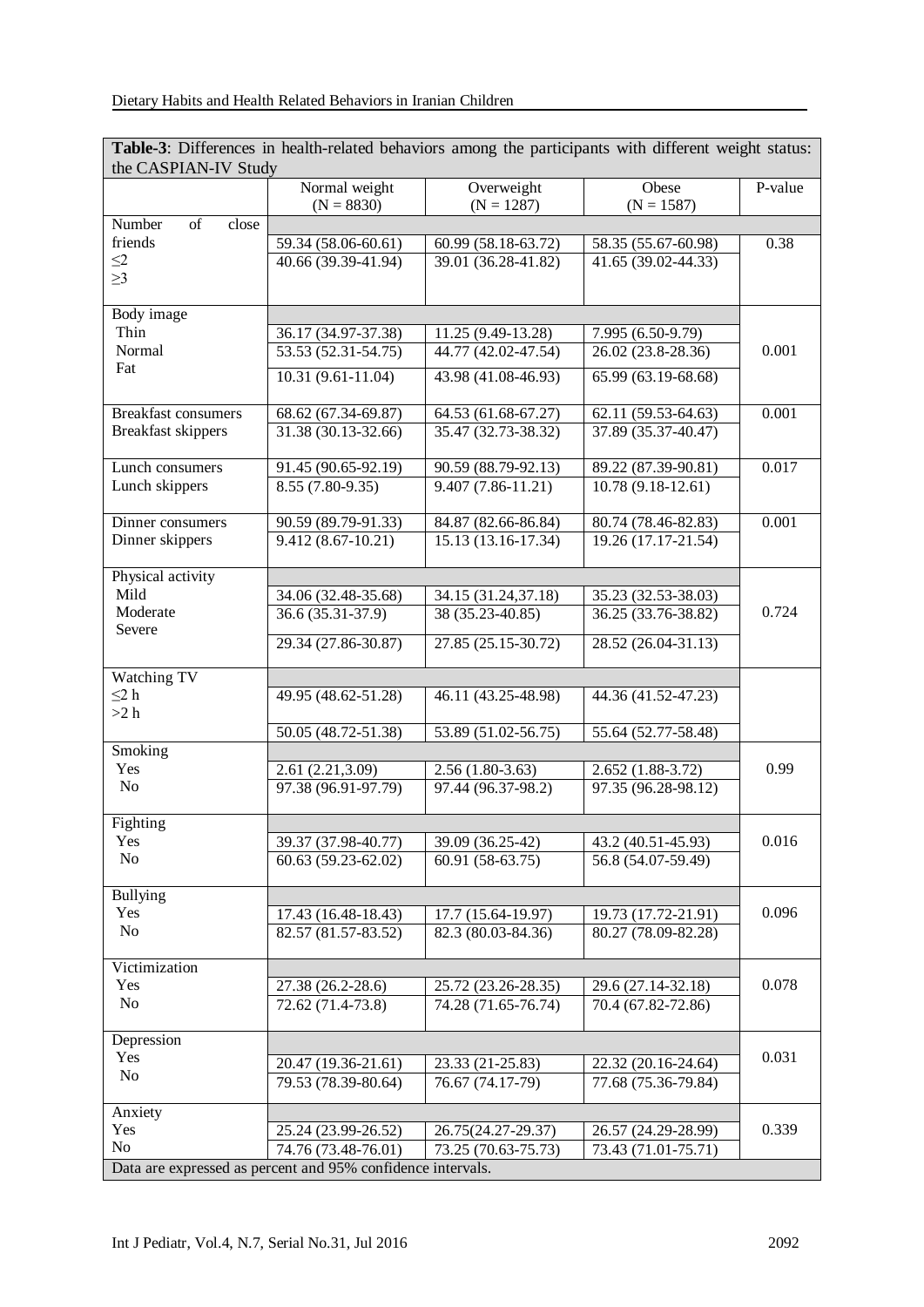#### **4- DISCUSSION**

The present study showed some differences in dietary habits and healthrelated behaviors among children and adolescents aged 6-18 years in different BMI categories. Non-daily intake of healthy and junk foods was prevalent in all participants, regardless of BMI class. Overweight and obesity were more likely to be related to meal skipping and spending more time on watching TV.

In the present study, we interestingly found that overweight and obese children consumed more non-hydrogenated oils and low fat dairies compared to the normalweight ones. It has shown that overfat adolescent boys had lower intake of fast food, soft drinks, and chocolate (36). This can be related to reverse causation as overweight/obese children may adopt healthy food habits to prevent gaining more weight.

In our study, even irregular intake of junk foods was associated with a higher probability of being overweight or obese. This finding is in line with some other studies demonstrated that overweight/obese children were more likely to consume unhealthy snacks (37, 38). Hunger, temptation, and emotional eating are reported among the main reasons of eating unhealthy snacks (39).

Overweight/obese children's daily fruits intake was more than their normal weight counterparts. In the case of vegetables, it was lower. Usually, normal weight children eat more vegetables and fruits (40) and the consumption of vegetables has negative relationship with body weight (41). A systematic review showed that increased fruits/vegetables intake along with other behaviors resulted in reduced adiposity in overweight/obese adults (42). Since our overweight and obese participants typically ate fewer vegetables than fruits, this may be interpreted as their preferences for fruits.

The current study showed that meal skipping as a risk factor for higher BMI. Increased meal frequency has an inverse association with childhood obesity (43, 44), and is related to improved body weight, BMI, and WC in healthy weight children and adolescents. The most important meal, which is skipped by overweight/obese children, is breakfast (45-47). Dubois found that diet quality of preschool children who skipped breakfast, was lower compared to non-skippers (48). Breakfast skipping is more prevalent in overweight and obese adults and is associated with a lower dietary quality score (49). Lacks of inclination or time for eating breakfast are mentioned as main reasons. Snacking and weight control may also prevent children from eating lunch and dinner, respectively (50).

The American Academy of Pediatrics has recommended two hours limit of screen time (51), because long screen time has many adverse health effects such as higher blood pressure and psychological distress in children and adolescents (52, 53). The adverse effects of watching TV is attributed to inactivity and snacking on empty calorie foods because of commercials. In our study, all children watched television more than two hours per day, which is consistent with some others studies (46). A cohort study demonstrated this sedentary behavior can result in overweight, poor cardiopulmonary fitness, hypercholesterolemia, and cigarette smoking in early adulthood  $(54)$ .

We previously showed that bodyweight had no relationship with anxiety and depression in adolescents (55); however, in the present study, only depression was prevalent in overweight/obese children. The relationship between obesity and depression in childhood and adolescence was revealed in a recent systematic review (56). The authors mentioned perceived stigmatization, bullying and victimization,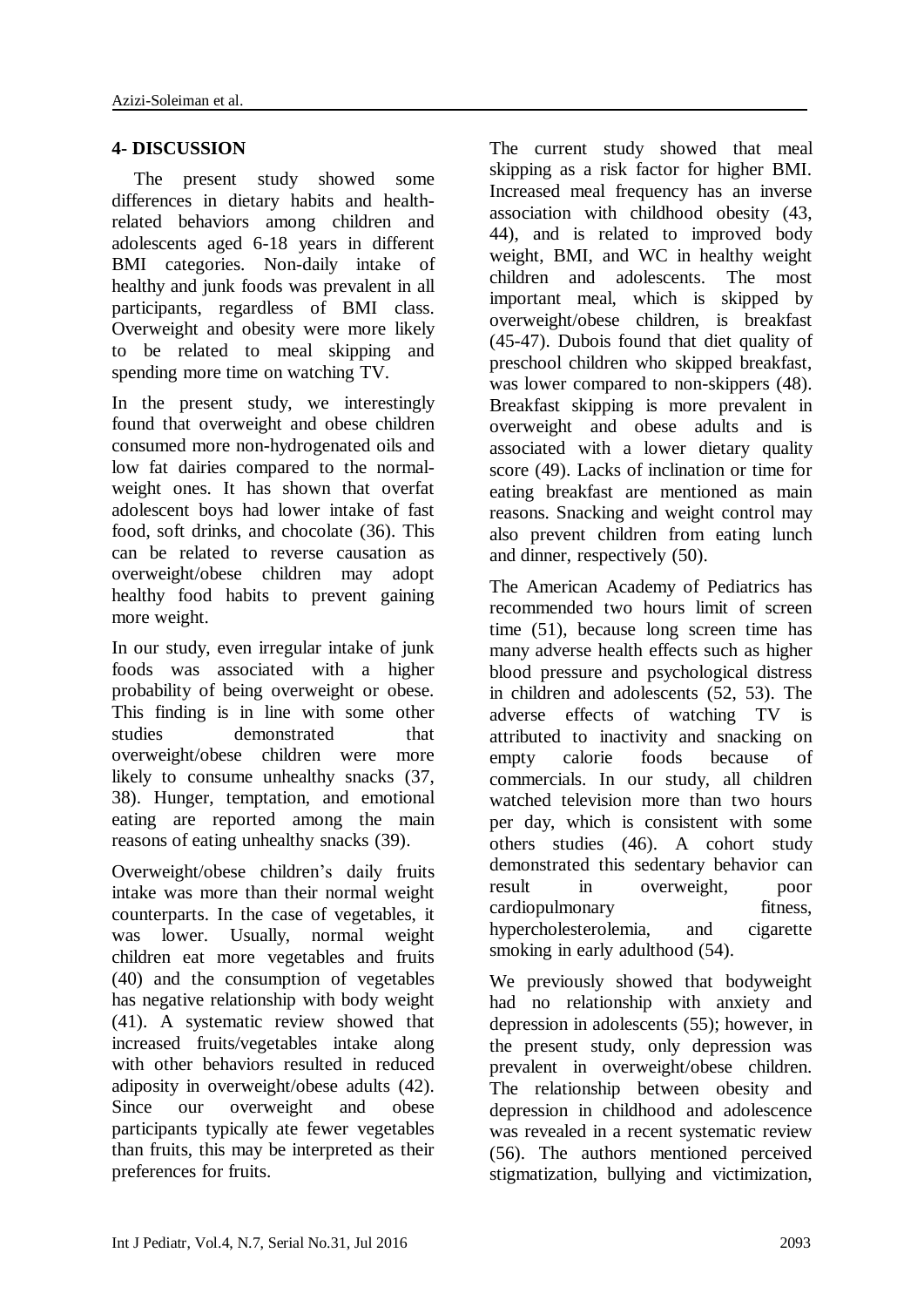and reduced self-esteem as effective mediators. Unfortunately, we failed to show any significant differences in bullying and victimization among three BMI classes. We only found higher frequency of fighting in overweight and obese participants. A previous study documented a significant relationship between adiposity and weapon carrying in male children and adolescents. As these children face more physical and relational bullying, they may involve in violence as a coping strategy (57) or it can be described by the feeling of strength and attractiveness (58). On the other side, other researchers have found a relationship between being bullied and weight-related victimization and adiposity (59, 60). Obese children are mostly victimized verbally because of their low self-esteem and physical appearance (17, 61).

#### **4-1. Limitations of the study**

 This study has some limitations. The cross-sectional nature of the data makes it difficult to show sequence of causal relationship between adiposity, dietary intake, and health-related behaviors. Selfreport of data by parents raises the probability of under-reporting. The strengths of the present study are its nationwide coverage with large sample size providing a nationally representative sample of the general pediatric population in Iran, high participation rate, and novelty in the Middle Eastern region.

### **5. CONCLUSION**

In this cross-sectional study on 13,325 children and adolescents, differences in dietary habits and health-related behaviors among different BMI categories were observed. Overweight and obese children and adolescents were more likely to show meal skipping and spending more time on watching TV. Our findings highlight a considerable need to address nutrition and lifestyle related factors in children and adolescents to improve control overweight and obesity.

#### **6- CONFLICT OF INTEREST:** None.

#### 7- **ACKNOWLEDGEMENT**

We gratefully thank the Ministry of Health and Medical education, Ministry of Education and Training, Child Health Promotion Research Center, Isfahan University of Medical Sciences, and Endocrinology and Metabolism Research Institute of Tehran University of Medical Sciences for their cooperation.

#### **8- REFERENCES**

1. Lifshitz F. Obesity in children. J Clin Res Pediatr Endocrinol 2008;1(2):53-60.

2. World Health Organization. Childhood overweight and obesity. Available at: [http://www.who.int/dietphysicala](http://www.who.int/dietphysical)ctivity/childh ood/en.

3. de Onis M, Blossner M, Borghi E. Global prevalence and trends of overweight and obesity among preschool children. Am J ClinNutr 2010; 92(5):1257-64.

4. Jafari-Adli S, Jouyandeh Z, Qorbani M, Soroush A, Larijani B, Hasani-Ranjbar S. Prevalence of obesity and overweight in adults and children in Iran; a systematic review. Journal of Diabetes & Metabolic Disorders 2014; 13(1):1.

5. Djalalinia S, Kelishadi R, Qorbani M, Peykari N, Kasaeian A, Nasli-Esfahani E, , et al. A systematic review on the prevalence of overweight and obesity, in Iranian children and adolescents. Iranian Journal of Pediatrics 2016; 26(3): e2599.

6. Djalalinia S, Qorbani M, Peykari N, Kelishadi R. Health impacts of obesity. Pakistan Journal of Medical Sciences. 2015;31(1):239.

7. Biro FM, Huang B, Morrison JA, Horn PS, Daniels SR. Body mass index and waist-toheight changes during teen years in girls are influenced by childhood body mass index. J Adolesc Health 2010; 46(3):245-50.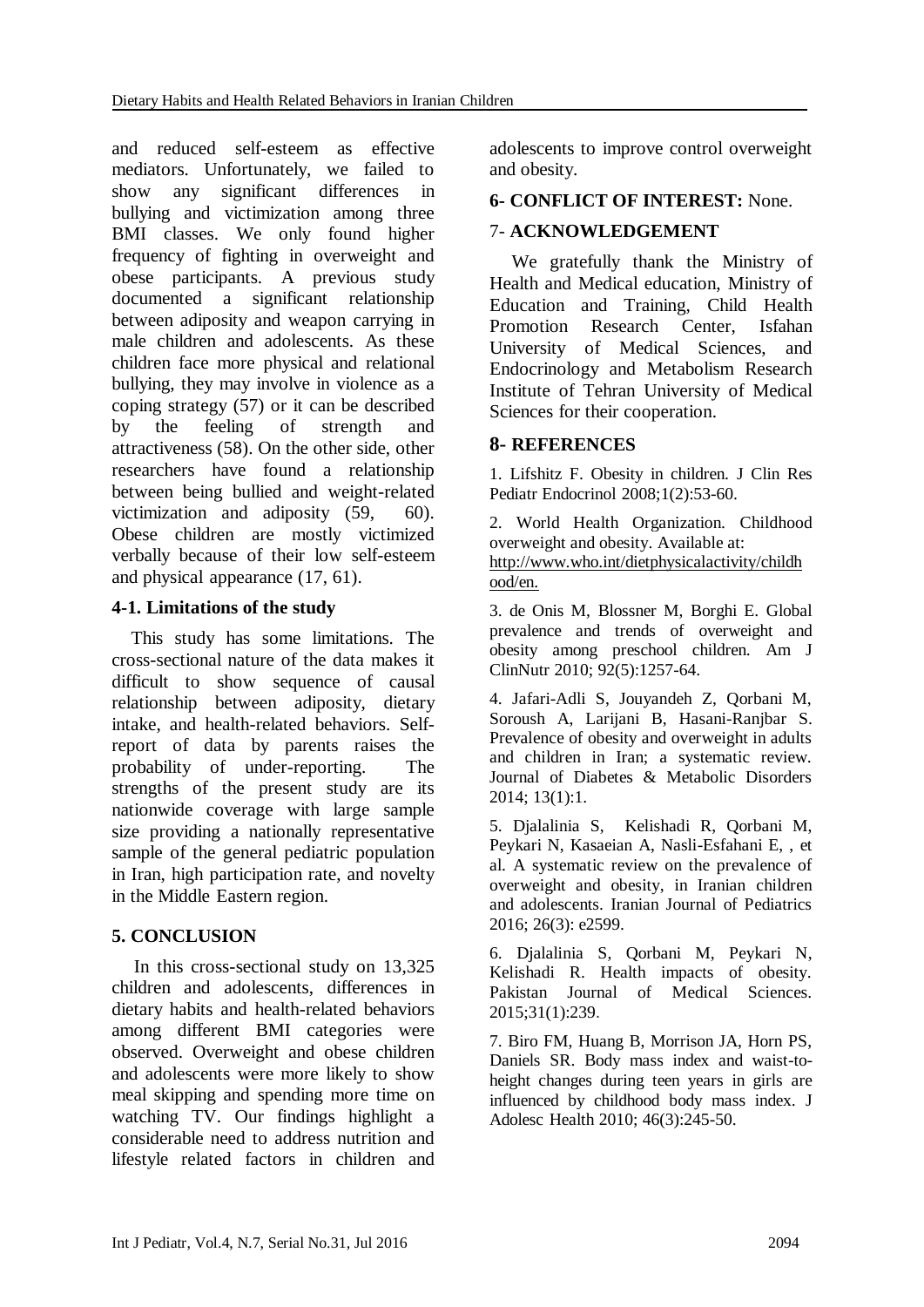8. Arens R, Muzumdar H. Childhood obesity and obstructive sleep apnea syndrome. J Appl Physiol 2010;108(2):436-44.

9. Engeland A, Bjørge T, Tverdal A, Søgaard AJ. Obesity in adolescence and adulthood and the risk of adult mortality. Epidemiology 2004;15(1):79-85.

10. Wabitsch M. Overweight and obesity in European children: definition and diagnostic procedures, risk factors and consequences for later health outcome. Eur J Pediatr 2000;159(1):S8-S13.

11. Baygi F, Dorosty AR, Kelishadi R, Qorbani M, Asayesh H, Mansourian M, Mirkarimi K. Determinants of childhood obesity in representative sample of children in North East of Iran. Cholesterol. 2012; 15:2012.

12. Heshmat R, Kelishadi R, Babaki AE, Motlagh ME, Arefirad T, Ardalan G, et al. Is the association of continuous metabolic syndrome risk score with body mass index independent of physical activity? The CASPIAN-III study. Nutrition research and practice. 2015;9(4):404-10.

13. Heshmat R, Qorbani M, Babaki AE, Djalalinia S, Ataei-Jafari A, Motlagh ME, et al. Joint Association of Screen Time and Physical Activity with Cardiometabolic Risk Factors in a National Sample of Iranian Adolescents: The CASPIANIII Study. PloS one. 2016;11(5):e0154502.

14. Ahadi Z, Qorbani M, Kelishadi R, Ardalan G, Motlagh ME, Asayesh H, et al. Association between breakfast intake with anthropometric measurements, blood pressure and food consumption behaviors among Iranian children and adolescents: the CASPIAN-IV study. Public health. 2015;129(6):740-7.

15. Shafiee G, Kelishadi R, Qorbani M, Motlagh ME, Taheri M, Ardalan G, et al. Association of breakfast intake with cardiometabolic risk factors. Jornal de pediatria. 2013;89(6):575-82.

16. Payab M, Kelishadi R, Qorbani M, Motlagh ME, Ranjbar SH, Ardalan G, et al. Association of junk food consumption with high blood pressure and obesity in Iranian children and adolescents: the Caspian‐ IV Study. Jornal de Pediatria (Versão em Português). 2015;91(2):196-205.

17. Azadbakht L, Kelishadi R, Khodarahmi M, Qorbani M, Heshmat R, Motlagh ME, et al. The association of sleep duration and cardiometabolic risk factors in a national sample of children and adolescents: the CASPIAN III study. Nutrition. 2013;29(9):1133-41.

18. Pereira MA, Jacobs Jr DR, Van Horn L, Slattery ML, Kartashov AI, Ludwig DS. Dairy consumption, obesity, and the insulin resistance syndrome in young adults: the CARDIA Study. JAMA 2002;287(16):2081- 89.

19. Kelishadi R, Marashinia F, Heshmat R, Motlagh ME, Qorbani M, Taslimi M, et al. First report on body image and weight control in a nationally representative sample of a pediatric population in the Middle East and North Africa: the CASPIAN-III study. Arch Med Sci. 2013;9(2):210-7.

20. Heshmat R, Kelishadi R, Motamed-Gorji N, Motlagh ME, Ardalan G, Arifirad T, et al. Association between body mass index and perceived weight status with self-rated health and life satisfaction in Iranian children and adolescents: the CASPIAN-III study. Quality of Life Research. 2015;24(1):263-72.

21. Bahreynian M, Qorbani M, Motlagh ME, Heshmat R, Ardalan G, Kelishadi R. Association of perceived weight status versus body mass index on adherence to weightmodifying plan among Iranian children and adolescents: The CASPIAN-IV study. Indian pediatrics. 2015;52(10):857-63.

22. Pasch KE, Klein EG, Laska MN, Velazquez CE, Moe SG, Lytle LA. Weight misperception and health risk behaviors among early adolescents. Am J Health Behav 2011; 35(6):797.

23. Pearce MJ, Boergers J, Prinstein MJ. Adolescent obesity, overt and relational peer victimization, and romantic relationships. Obes Res 2002; 10(5):386-93.

24. Brixval CS, Rayce SL, Rasmussen M, Holstein BE, Due P. Overweight, body image and bullying—an epidemiological study of 11 to 15-years olds. Eur J Pub Health 2012; 22(1):126-30.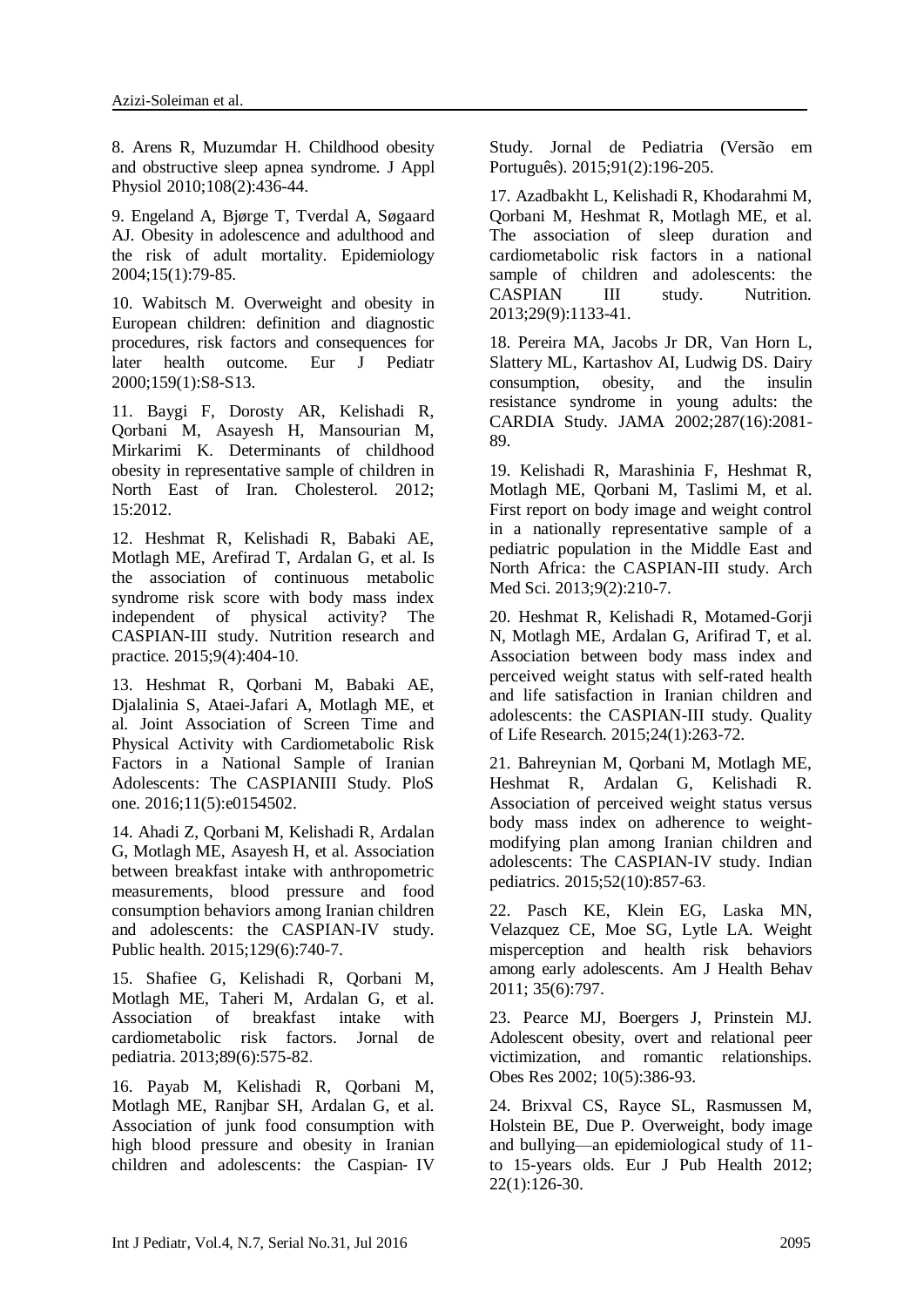25. Kelishadi R, Haghdoost A-A, Sadeghirad B, Khajehkazemi R. Trend in the prevalence of obesity and overweight among Iranian children and adolescents: a systematic review and meta-analysis. Nutrition 2014; 30(4):393- 400.

26. Kelishadi R, Azizi-Soleiman F. Controlling childhood obesity: A systematic review on strategies and challenges. J Res Med Sci 2014:19(10):993-1008.

27. Kelishadi R, Heshmat R, Motlagh ME, Majdzadeh R, Keramatian K, Qorbani M, et al. Methodology and early findings of the third survey of CASPIAN study: A national schoolbased surveillance of students' high risk behaviors. Int J Prev Med 2012;3(6):394.

28. World Health Organization. (undated). Global School-based Student Health Survey

www.who.int/chp/gshs

29. Kelishadi R, Majdzadeh R, Motlagh M-E, Heshmat R, Aminaee T, Ardalan G, et al. Development and evaluation of a questionnaire for assessment of determinants of weight disorders among children and adolescents: The Caspian-IV study. Int J Prev Med 2012; 3(10):699.

30. WHO Expert Committee. Physical status: the use and interpretation of anthropometry: report of a WHO Expert Committee. WHO technical report series 1995; 55: 854.

31. Knowles K, Paiva L, Sanchez S, Revilla L, Lopez T, Yasuda M, et al. Waist circumference, body mass index, and other measures of adiposity in predicting cardiovascular disease risk factors among Peruvian adults. Int J Hypertens 2011; 2011.

32. Li C, Ford ES, Mokdad AH, Cook S. Recent trends in waist circumference and waist-height ratio among US children and adolescents. Pediatrics 2006;118(5):e1390-e8.

33. Chobanian AV, Bakris GL, Black HR, Cushman WC, Green LA, Izzo JL, et al. Seventh report of the joint national committee on prevention, detection, evaluation, and treatment of high blood pressure. Hypertension 2003;42(6):1206-52.

34. Cole TJ, Flegal KM, Nicholls D, Jackson AA. Body mass index cut offs to define thinness in children and adolescents:

international survey. BMJ 2007;335(7612):194.

35. Cole TJ, Bellizzi MC, Flegal KM, Dietz WH. Establishing a standard definition for child overweight and obesity worldwide: international survey. BMJ 2000;320(7244):1240.

36. del Mar Bibiloni M, Pich J, Pons A, Tur JA. Body image and eating patterns among adolescents. BMC Public Health 2013;13(1):1104.

37. Baygi F, Qorbani M, Dorosty A, Kelishadi R, Asayesh H, Rezapour A, et al. Dietary predictors of childhood obesity in a representative sample of children in north east of Iran. Zhongguo dang dai er ke za zhi. Chin J Contemp Pediatr 2013;15(7):501-8.

38. Lim H, Wang Y. Body weight misperception patterns and their association with health-related factors among adolescents in South Korea. Obesity 2013;21(12):2596- 603.

39. Cleobury L, Tapper K. Reasons for eating 'unhealthy'snacks in overweight and obese males and females. J Hum Nutr Diet 2014;27(4):333-41.

40. Vanhala M, Laitinen J, Kaikkonen K, Keinänen‐Kiukaanniemi S, Korpelainen R. Parental predictors of fruit and vegetable consumption in treatment‐seeking overweight children. J Hum Nutr Diet 2011; 24(1):47-53.

41. Yannakoulia M, Ntalla I, Papoutsakis C, Farmaki A-E, Dedoussis GV. Consumption of vegetables, cooked meals, and eating dinner is negatively associated with overweight status in children. J Pediatr 2010;157(5):815-20.

42. Ledoux T, Hingle M, Baranowski T. Relationship of fruit and vegetable intake with adiposity: a systematic review. Obes Rev 2011;12(5):e143-e50.

43. Agostoni C, Braegger C, Decsi T, Kolacek S, Koletzko B, Mihatsch W, et al. Role of dietary factors and food habits in the development of childhood obesity: a commentary by the ESPGHAN Committee on Nutrition. J Pediatr Gastroenterol Nutr 2011;52(6):662-9.

44. Toschke AM, Thorsteinsdottir KH, Von Kries R, Group GS. Meal frequency, breakfast